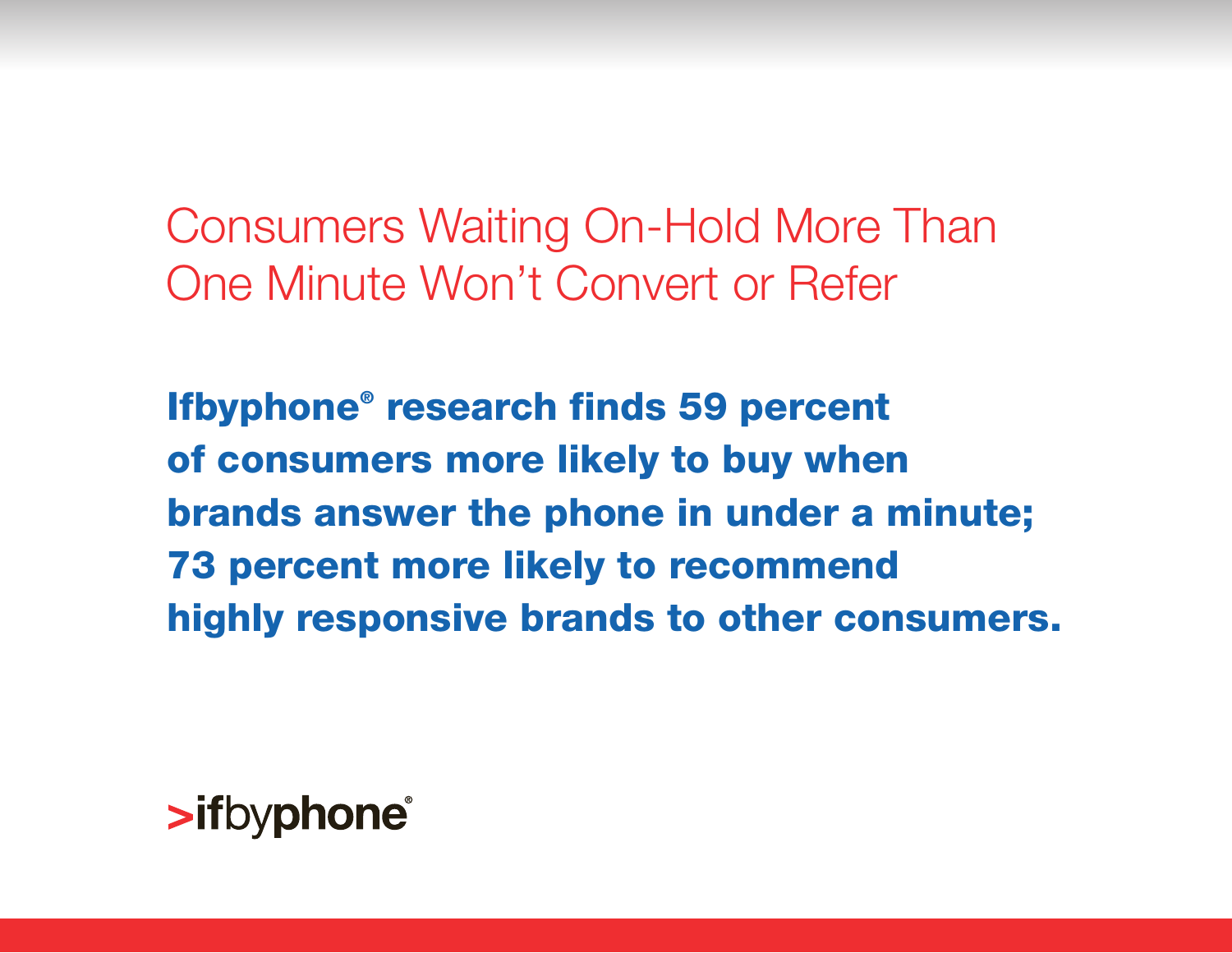# Consumers Waiting On-Hold More Than One Minute Won't Convert or Refer

**Ifbyphone® research finds 58 percent of consumers more likely to buy when brands answer the phone in under a minute; 73 percent more likely to recommend highly responsive brands to other consumers.**

### **About the Ifbyphone® 2012 Consumer Survey**

Ifbyphone® , the leader in voice-based marketing automation, released a consumer survey designed to measure the impact of wait times on sales conversions and brand referrals.

Leveraging a sample of 531 U.S. prospects and customers, study participants were asked to respond to a series of questions related to company response time. Responses were based on participants' most recent experiences calling a brand under two circumstances: calling to make a new purchase or calling as an existing customer.

### **Have you ever switched brand preferences because of poor response time to your questions?**



Poor response time results in lost customers. Four out of five respondents indicated a desire to abandon a brand due to poor response times, but nearly half (44.4 percent) reported they could not walk away due to restrictions such as contractual obligations. Only 21.8 percent of customers haven't switched brands because of poor response time to their questions.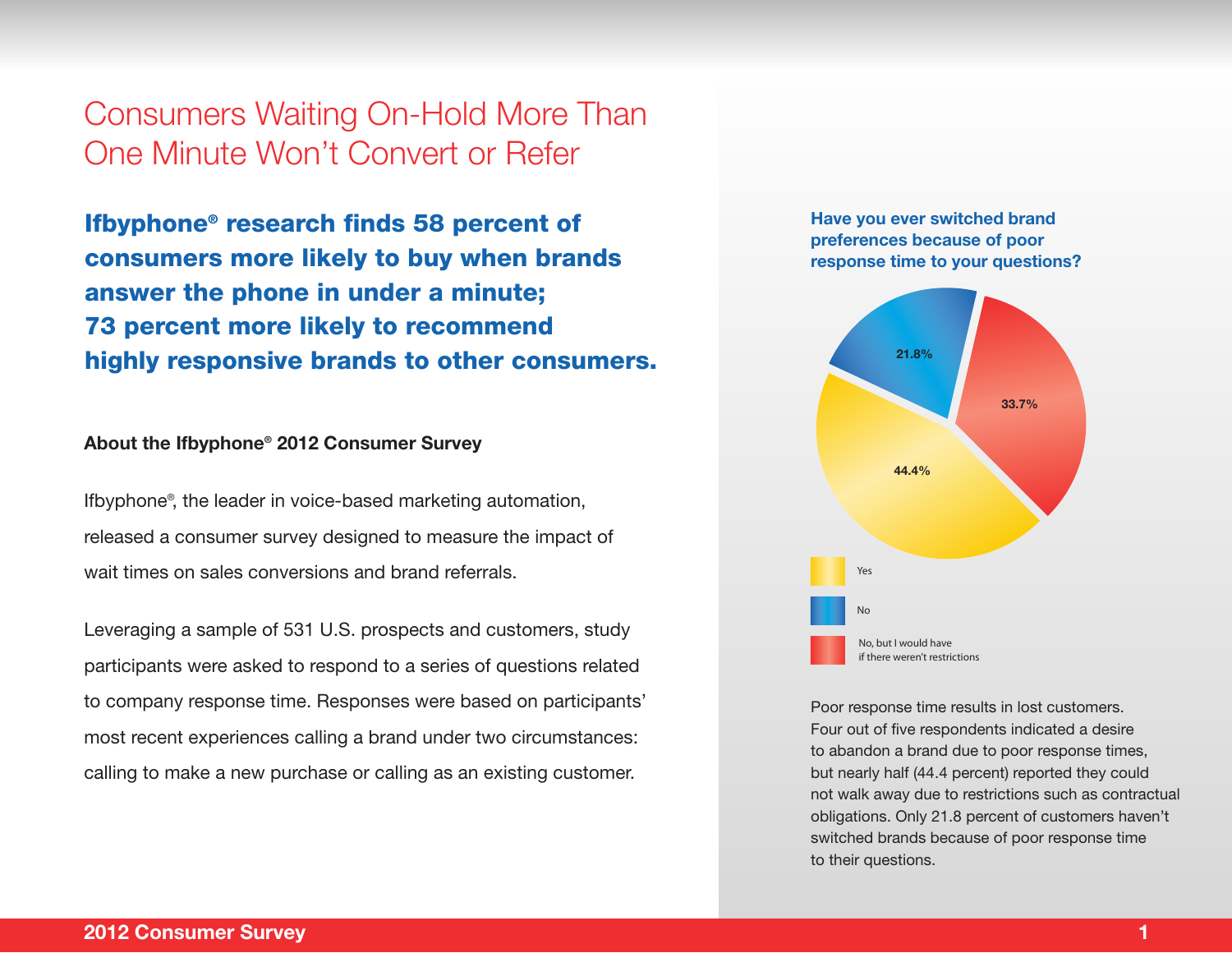# **Likelihood of Doing Business (Sales Call)**

Speed counts in a sales situation. Eighty-four percent of customers are likely or very likely to do business with a brand if they respond in less than a minute. Only 53 percent say the same after waiting for more than a minute. That difference indicates that prospects are 58 percent more likely to do business with those companies that respond in less than a minute.

## **How long did it take you to connect to a live person? How likely are you to do business with them?**



#### **Less than 1 minute**



#### **1 - 5 minutes**



#### **5 - 10 minutes**



#### **More than 10 minutes**

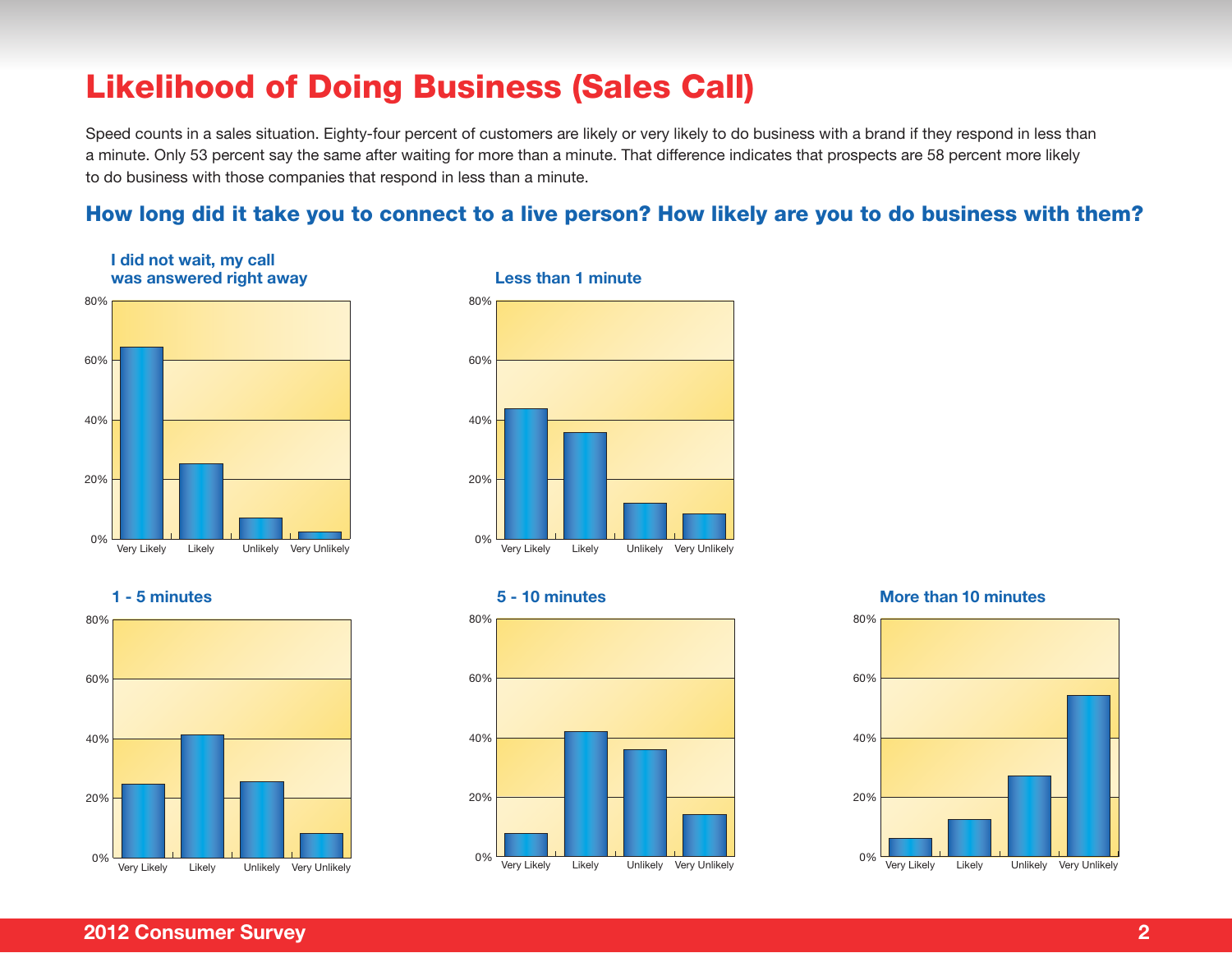# **Likelihood of Recommending (Sales Call)**

Brands with a quick response time are more likely to receive referrals. The majority of customers (85%) are more likely to recommend a brand if they wait for less than a minute on a sales call, compared to only 49 percent that waited for more than a minute.

## **How long did it take you to connect to a live person? Based on your experience with the brand, how likely are you to recommend that brand?**

80% **I did not wait, my call was answered right away**



#### **Less than 1 minute**







#### **5 - 10 minutes**



#### **More than 10 minutes**

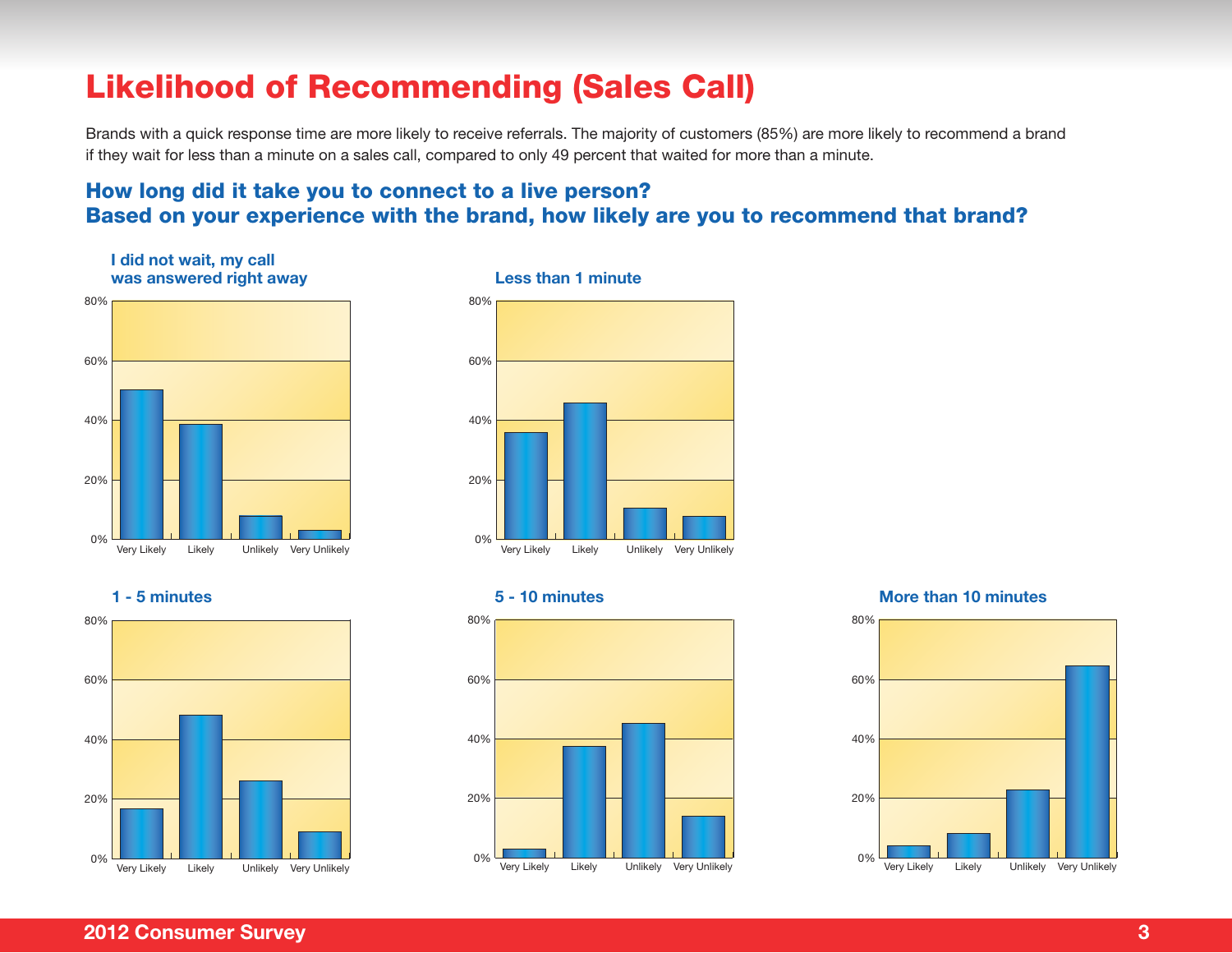# **Likelihood of Doing Business (Existing Customer Call)**

The impact on sales for people already doing business with a brand are dampened due to contractual obligations and lack of alternatives. Four out of five respondents indicated a desire to abandon a brand due to poor response times, but nearly half (45%) reported they couldn't walk away for contractual or other reasons. Still, even in these situations consumers are 21 percent more likely to do business with a brand that keeps them waiting less than a minute.

## **How long did it take you to connect to a live person? What's the likelihood of doing business with them again?**

**I did not wait, my call** 



0%

20%

40%

60%

80%

100%



Very Likely Likely Unlikely Very Unlikely





### **2012 Consumer Survey 4**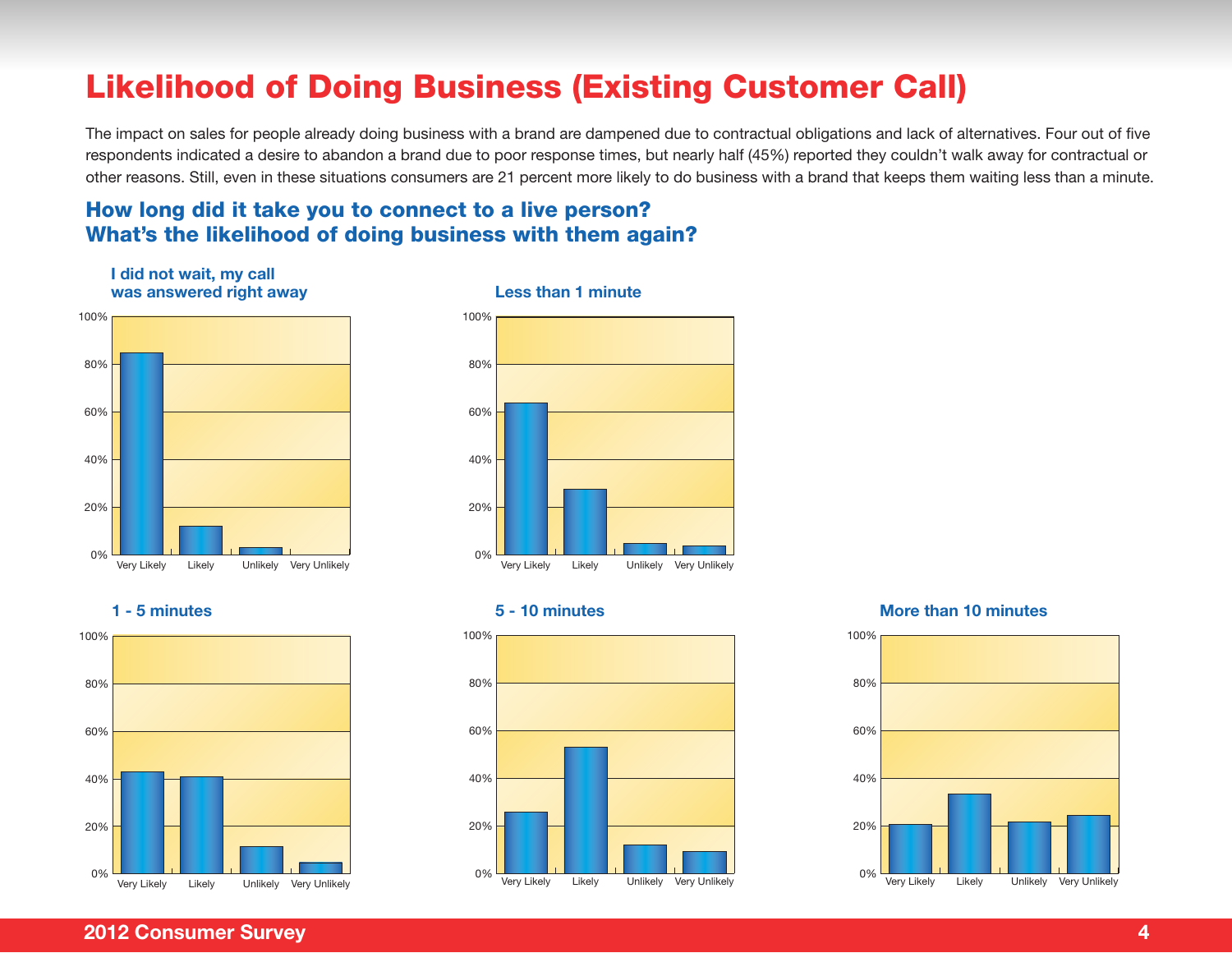# **Likelihood of Recommending (Existing Customer Call)**

Marketers must pay attention to responsiveness because it has direct impact on customer loyalty and brand advocacy. Nearly nine out of ten consumers who wait less than a minute are likely or very likely to recommend a brand as opposed to only 52 percent of customers who wait longer than a minute. Customers are therefore 69 percent more likely to refer a brand when that brand responds in less than a minute.

## **How long did it take you to connect to a live person? Based on your experience with the call, how likely are you to recommend that brand?**

















**2012 Consumer Survey 5**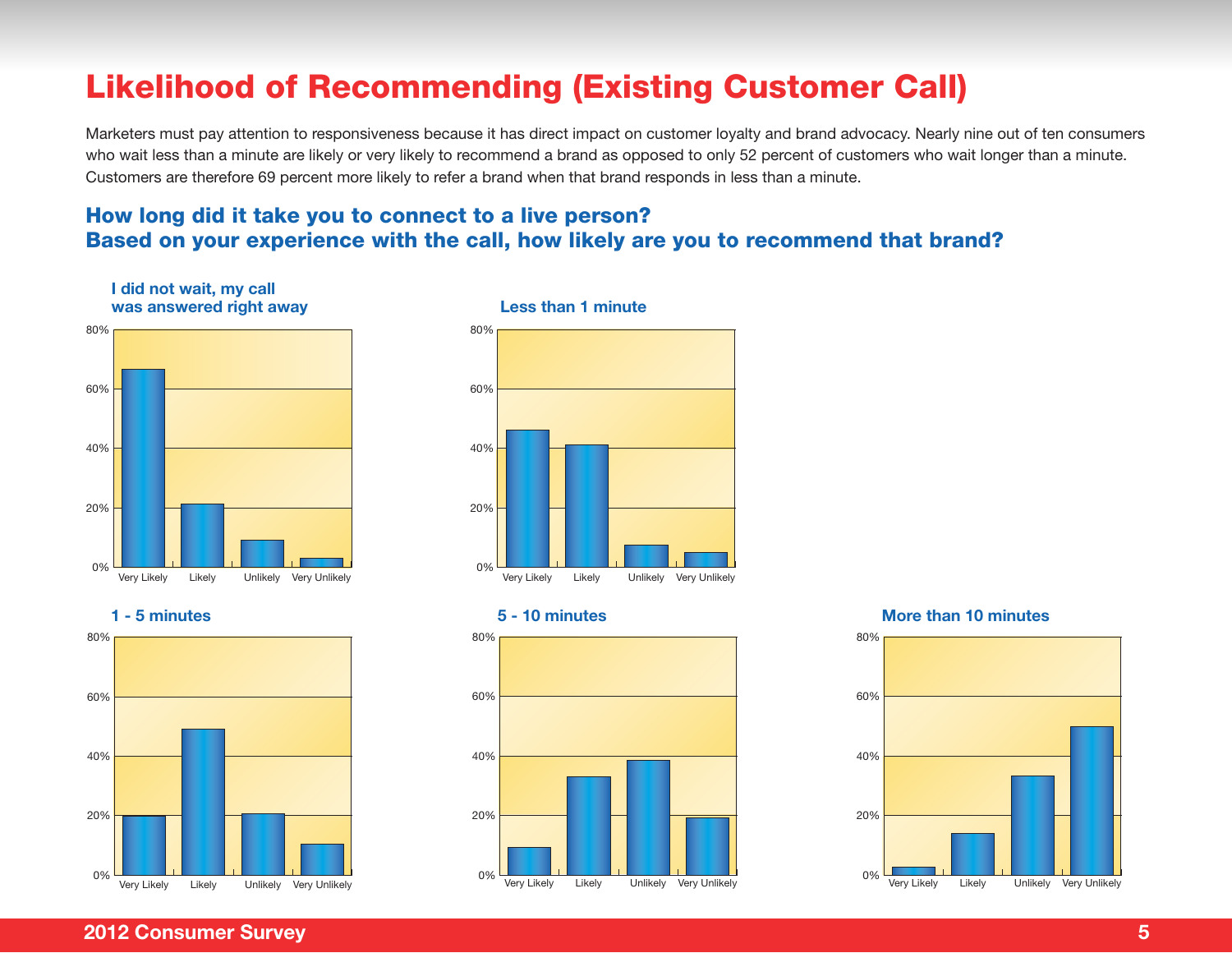# **Connect to a Real Person?**

Many businesses intuitively realize that a fast response is critical to making a sale. In sales 51 percent of calls are answered in less than a minute compared to only 21.5 percent of customers. 78.6 percent of people report taking more than a minute to connect to a real person during their last call.

## **How long did it take you to connect to a live person?**



*"If a prospect can't talk to the right person immediately, your chances for making that sale are dramatically reduced. These results show that delayed connections not only lose sales, but also seriously jeopardize the company's ability to generate brand advocacy."*

Irv Shapiro, CEO, Ifbyphone, Inc.